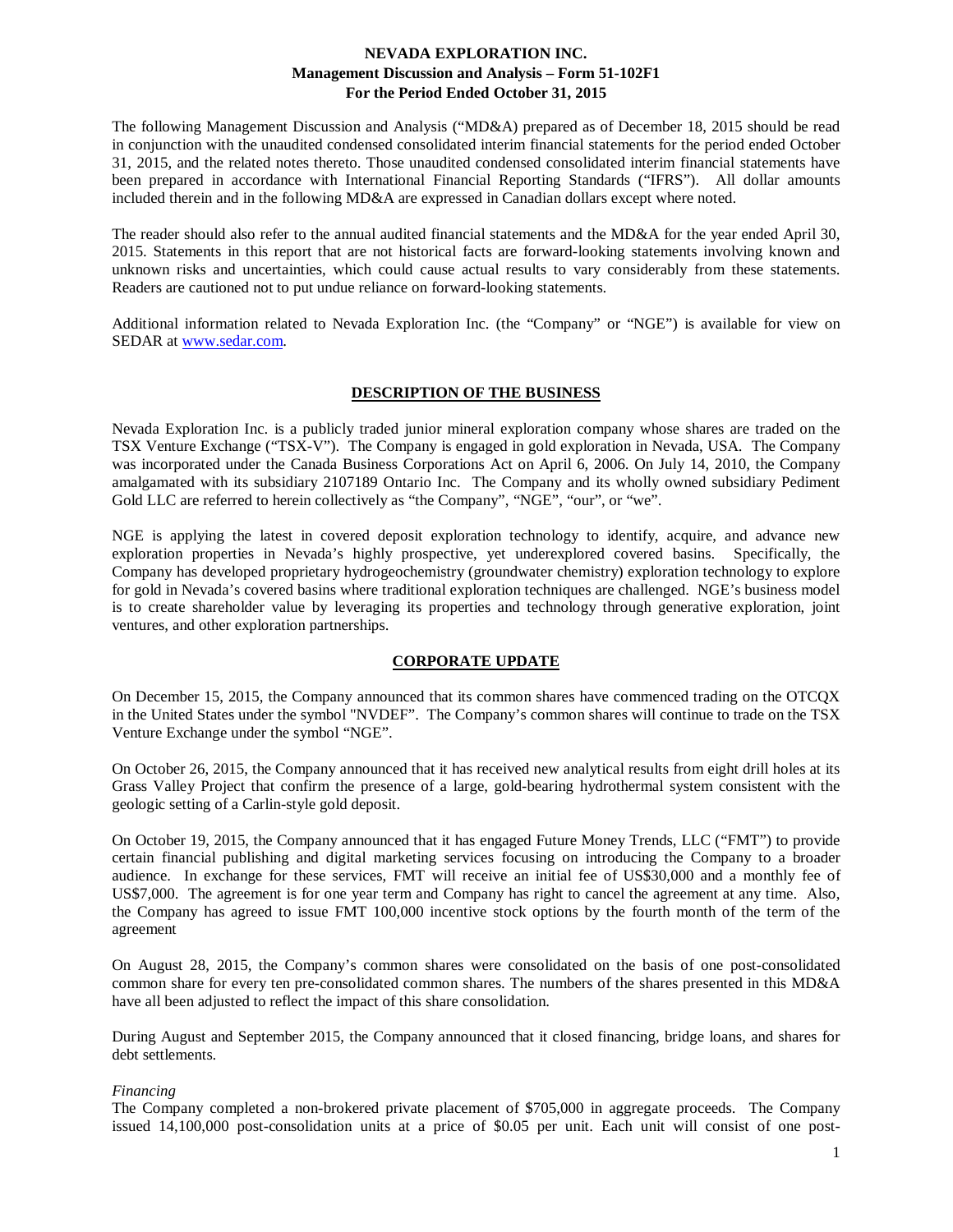consolidation common share and one non-transferable post-consolidation common share purchase warrant, with each full warrant entitling the holder to purchase one post-consolidation common share for a period of three years at an exercise price of \$0.10.

#### *Bridge loan*

The Company has entered into loan agreements with arm's length parties to provide an aggregate of \$46,958 in the form of non-interest bearing unsecured demand loans to provide bridge financing to the Company as the Company completed the financing and share consolidation. The Company has issued 939,150 units, on the same terms as the units in the financing, to settle the amounts due under the Bridge loan.

#### *Shares for debt settlement*

The Company's management team has agreed to settle the outstanding amounts owing for accrued salaries with a combination of shares and cash. The Company's management team has settled accrued salaries by accepting 2,500,000 post-consolidation common shares at a price of \$0.05, for a total of \$125,000, plus \$50,000 in cash, and by agreeing to forgive \$71,363 in accrued salaries.

### **LAND ACQUISITION AND MAINTENANCE**

On an ongoing basis, the Company evaluates the holding costs and results to date at each of its properties to ensure that the Company focuses its resources on land with the highest exploration potential.

As of October 31, 2015, NGE directly holds 271 unpatented mining claims and other mineral interests in the following properties through its wholly owned US subsidiary Pediment Gold LLC:

| Project                   | <b>NGE Claims</b>        |               | OTHER* | <b>Total</b>  |  |  |
|---------------------------|--------------------------|---------------|--------|---------------|--|--|
|                           | <b>Claims</b>            | Area $(km^2)$ |        | Area $(km^2)$ |  |  |
| Grass Valley (GV)         | 192                      | 15.5          |        | 15.5          |  |  |
| South Grass Valley (SGVA) | 32                       | 2.6           |        | 2.6           |  |  |
| Kelly Creek (KC)          | $\overline{\phantom{a}}$ |               | 16.6   | 16.6          |  |  |
| Hot Pot (HP)              | 3                        |               | 8.8    | 8.8           |  |  |
| Awakening (AW)            | 47                       | 3.8           |        | 3.8           |  |  |
| TOTAL                     | 271                      | 21.9          | 25.4   | 47.3          |  |  |

\*Leased private lands and interest in claims on BLM land held by third parties.

### **EXPLORATION RISK MANAGEMENT STRATEGY**

NGE manages exploration risk by focusing exploration resources in specific, planned stages on each property. If the results from one stage are positive, then NGE allocates funds to the next stage. If at any stage, results are negative, NGE drops the property from further consideration. NGE's staged exploration strategy assures that properties showing positive results move aggressively through the exploration pipeline.

NGE's exploration stages include:

- Regional reconnaissance using the most recent understanding of gold deposit formation and our collective exploration experience to project range-front geology into adjacent, shallowly covered areas.
- − Hydrogeochemistry: NGE then uses its proprietary hydroprobe sampling technology to collect regularized hydrogeochemistry samples across areas already shown to be prospective based on samples collected from existing springs and wells. NGE uses the data to develop a computerized hydrogeochemistry model of each target.
- − Acquisition: NGE acquires the mineral rights covering prospective targets showing large areas of highly anomalous hydrogeochemistry. If a target of exploration interest is on BLM land that is open to location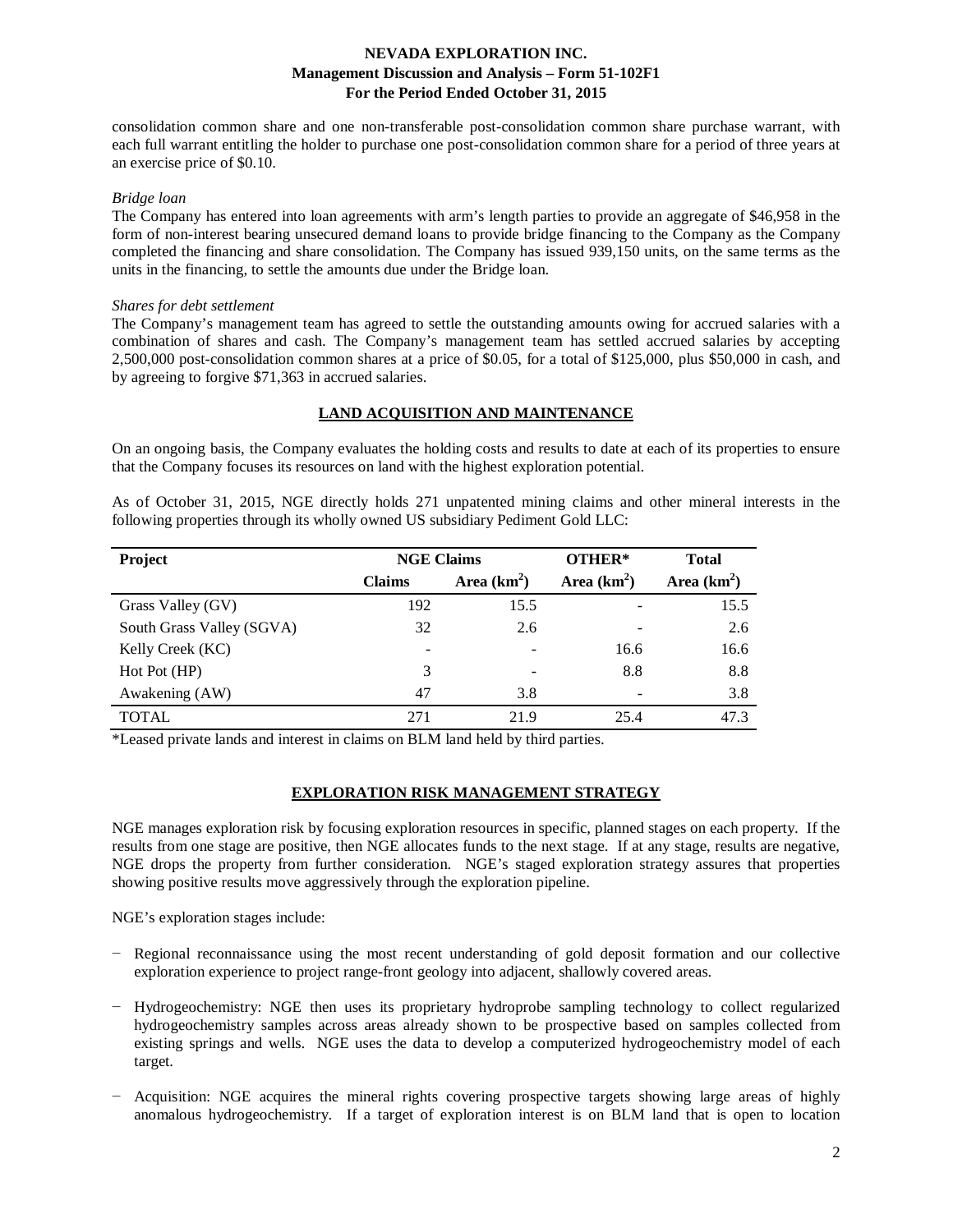(available), NGE locates mineral claims. If a target lies on private land, NGE completes a title review to determine mineral title ownership, and then endeavours to negotiate an agreement with the owner.

- Surface Geochemistry: NGE completes detailed soil, vegetation, and/or soil gas sampling across areas demonstrating prospective hydrogeochemistry to detect the possible vertical migration of gold and traceelements from the underlying bedrock into the soils above. The use of surface geochemistry allows NGE to confirm the presences of anomalous levels of gold and other trace elements in a secondary medium in addition to in the groundwater.
- − Gravity Geophysics: NGE uses detailed gravity geophysics to provide valuable information about the depth to bedrock across a property. Gravity data can suggest areas of strong changes in the relief or composition of the underlying bedrock, which can be indicative of underlying fault zones and alteration that often control the location of gold mineralization.
- − Air Magnetics: NGE uses detailed air magnetic geophysics to provide information on the locations and types of rocks, fault zones, and hydrothermal alteration that generally accompany large gold deposits.
- − Seismic Geophysics: NGE uses seismic geophysics, where appropriate, to identify deep-seated, steeply-dipping fault zones that can be projected into the near surface environment. Major, high-angle structures are important since they provide a potential conduit or 'plumbing' system for potential gold-bearing, hydrothermal fluids to access near-surface areas and deposit gold.

Drilling: where properties successfully pass through the above exploration stages, NGE uses drilling to test for: (1) shallow bedrock (< 1,000ft beneath the surface); (2) structures or faults in bedrock that may source potential mineralization; (3) bedrock that has been altered by hydrothermal fluids; (4) anomalous concentrations of gold and associated trace-elements in bedrock; and (5) sufficiently sized target to reasonably contain an economic resource. NGE evaluates drilling results based on these criteria to determine whether or not to continue to maintain each property and commit further exploration expenditures towards them.

## **MINERAL EXPLORATION PROPERTIES**

### *Grass Valley (GV)*

The Grass Valley Project is located 90 km (55 miles) southwest of Carlin in Lander County, Nevada, along the western side of Grass Valley, approximately 16 kilometres (10 mi) south of Barrick Gold Corp.'s Cortez Pipeline property, one of the world's largest and lowest cost gold mines. The Company has a 100% interest in 192 claims  $(15.5 \text{ km}^2)$  at Grass Valley.

The Grass Valley project was identified and acquired in 2012 as a result of a hydrogeochemistry sampling program completed as part of a generative Exploration Agreement with McEwen Mining Inc. For the first two years of the project McEwen Mining Inc. controlled the project and advanced it by: collecting rock, soil, and vegetation geochemistry samples; mapping the exposed range front geology in the context of the regionally important structural controls; completing a detailed gravity geophysics survey; acquiring and reprocessing historic seismic geophysical data; and drilling one stratigraphic test drill hole.

The combined exploration dataset has confirmed that this Project represents a compelling new gold exploration target with significant upside in a region of Nevada known for large, world class gold deposits.

In 2014, McEwen Mining Inc. elected to withdraw from the Exploration Agreement, and NGE now holds a 100% interest in the Project.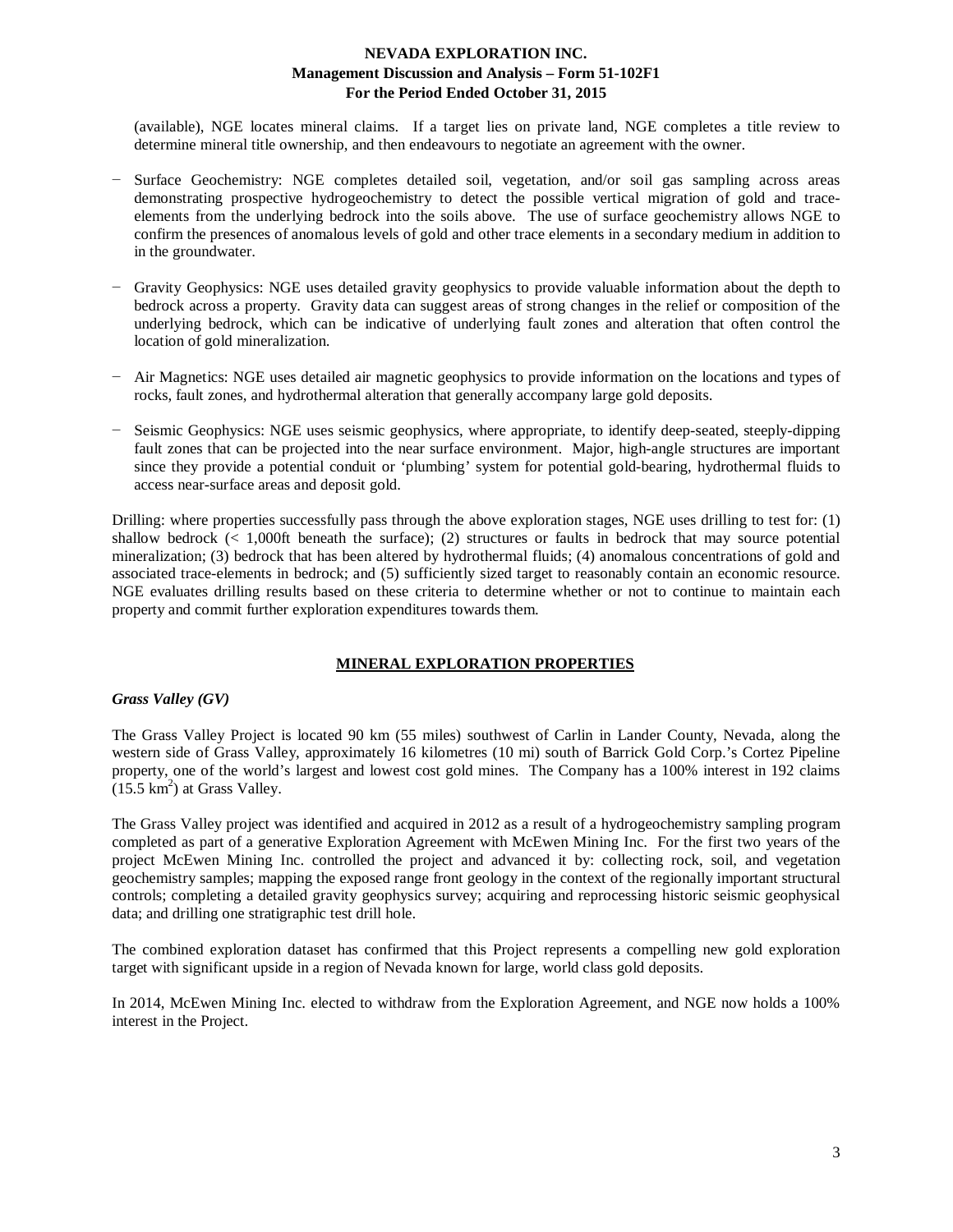### *South Grass Valley (SGV)*

The South Grass Valley Project is located in Lander County, north-central Nevada, approximately 50 kilometres (32 miles) south southwest of Barrick Gold Corp.'s Cortez Pipeline property. The Company has a 100% interest in 32 claims  $(2.6 \text{ km}^2)$  at South Grass Valley.

## *Kelly Creek (KC)*

The Kelly Creek Project is located in Humboldt County, Nevada, approximately 40km north-northwest of Battle Mountain, Nevada. The Kelly Creek Project consists of 209 unpatented mining claims leased by the Company from Genesis Gold Corporation (the "Genesis Claims") through a Mining Lease and Option to Purchase Agreement (the "Genesis Agreement"), covering approximately 16.6  $\text{km}^2$ .

Under the Genesis Agreement, the Company is the Operator and has the option to purchase 100% of the Genesis claims for USD\$1,500,000, subject to a 1.5% Net Smelter Return Royalty ("Royalty"), and the following advance royalty payments:

## *Kelly Creek (KC)(cont'd...)*

| $1st$ anniversary (October 1, 2010)             | \$. | 5,000 USD  |
|-------------------------------------------------|-----|------------|
| $2nd$ anniversary (October 1, 2011)             |     | 10,000 USD |
| $3rd$ anniversary (October 1, 2012)             |     | 10,000 USD |
| $4th$ anniversary (October 1, 2013)             |     | 10,000 USD |
| 5 <sup>th</sup> and each subsequent anniversary |     | 10,000 USD |

For the annual payment due October 1, 2014, the Company agreed to deliver and Genesis Gold Corporation agreed to accept 80,000 Common shares of the Company and \$10,000 USD to satisfy the October 1, 2014 payment.

On August 25, 2015, the Company and Genesis Gold Corporation agreed to amend the terms of the Genesis Agreement to reduce the annual payments due on October 1, 2015; October 1, 2016; and October 1, 2017, from \$50,000 USD to \$10,000USD, subject to the each party's rights under the Genesis Agreement.

The Kelly Creek project area is located in the prolific Kelly Creek Basin, between multi-million ounce gold deposits on the north (Twin Creeks, Getchell, Turquoise Ridge and Pinson) and south (Lone Tree, Marigold, Converse, Trenton Canyon and Copper Canyon). With the addition of Genesis's Hot Pot claims, NGE is now one of the largest property holders in the Kelly Creek Basin, along with Newmont Mining Corporation, which controls the majority of the alternating sections. However, despite its close proximity to world class gold deposits, the Kelly Creek project area has seen very limited historic exploration activity because the Basin's bedrock is largely covered by syn- to post-mineral volcanic units and post-mineral alluvium.

During 2007 and 2008, NGE completed a large scale reconnaissance hydrogeochemistry sampling program across the Kelly Creek Basin and successfully delineated a significant area of anomalous hydrogeochemistry similar to that surrounding the adjacent gold mines. A detailed gravity geophysical survey was completed in 2010 with positive results confirming the presence of shallow bedrock over the large area.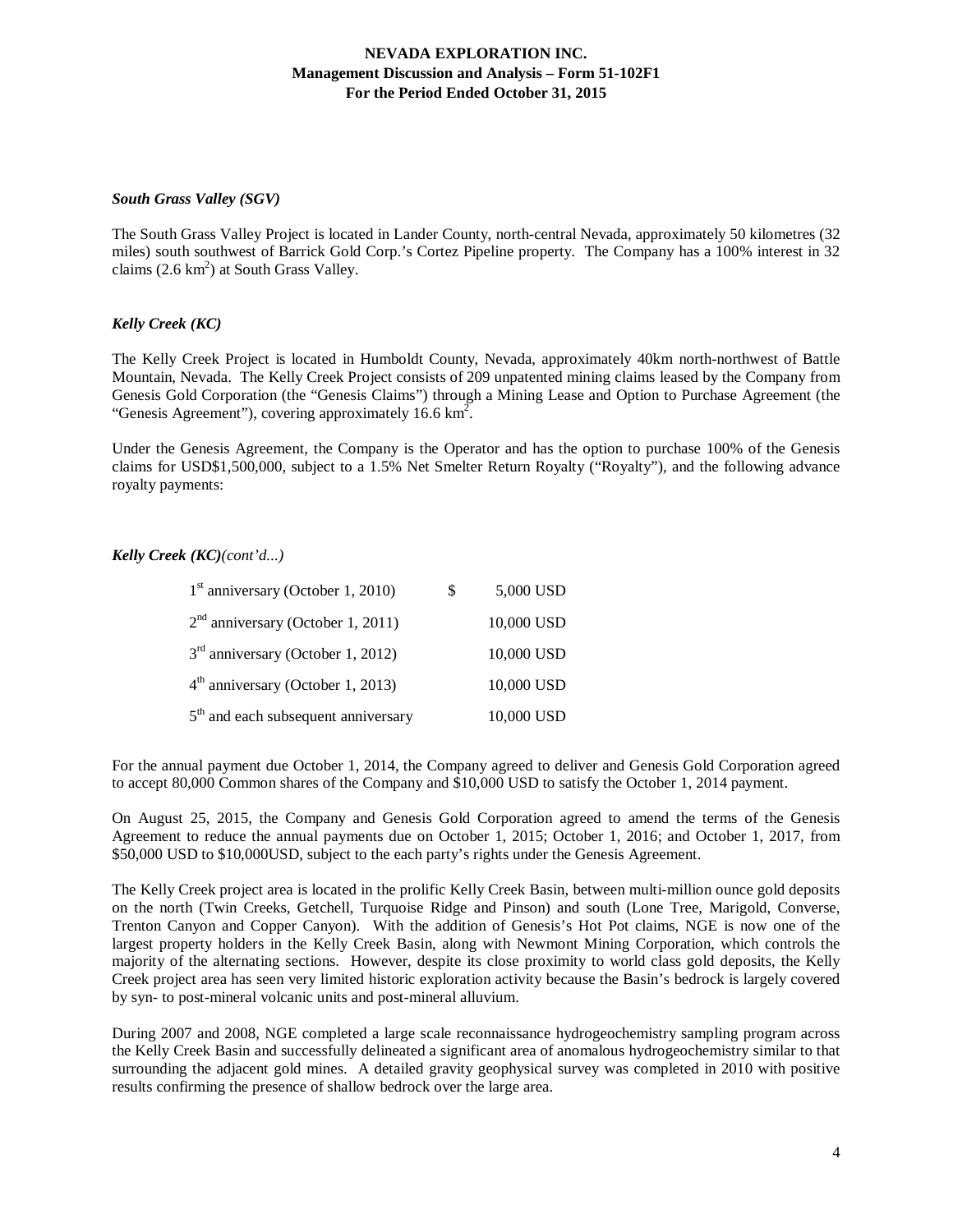Kelly Creek sits adjacent to NGE's Hot Pot Project and has benefited from the updated and improved understanding of the district geologic controls provided by the Enexco drilling at Hot Pot. Combined with the hydrogeochemistry and gravity geophysics that NGE has collected, and the favorable regional, district and property scale lithology, structure and alteration, NGE believes that it has narrowed the area of exploration focus at Kelly Creek and confirmed the strong potential for covered gold mineralization. NGE is now looking for an exploration partner to work with at Kelly Creek, and expects the next phases of work at Kelly Creek to include detailed air magnetic geophysics, additional groundwater sampling, and seismic geophysics.

### *Hot Pot (HP)*

In 2004, NGE's regional reconnaissance hydrogeochemistry program identified a prospective exploration target near Hot Pot in Humboldt County, Nevada, approximately 30km northwest of Battle Mountain, Nevada. Regional gravity data suggested that the Hot Pot area is underlain by a bedrock high covered by a thin layer of sand & gravel.

On September 16, 2005, the Company entered into a 10 year Mining Lease Agreement on  $8.8 \text{km}^2$  at Hot Project, subject to a 3% NSR to the land owner. The Company also controls 3 claims at Hot Pot (20 hectares). The lands within the Mining Lease Agreement and the 6 claims are subject to a 1.25% NSR to Royal Gold, Inc.

In 2005, nine RC drill holes were completed at Hot Pot to depths ranging from 92m (300ft) to 190m (620ft) for a total of 1,195m (3,900ft). The widely-spaced, shallow holes confirmed bedrock to range in depth from 33m (110ft) to 112m (370ft). The bedrock was hydrothermally altered and contained anomalous gold and trace elements similar to that associated with the Lone Tree gold mine. The drilling also confirmed and enlarged the area of anomalous hydrogeochemistry.

In 2007, NGE used its hydroprobe equipment to complete a detailed hydrogeochemistry survey at Hot Pot on a 400m (1/4 mi) grid. The resulting dataset showed highly anomalous gold and trace elements chemistry and further expanded the area of exploration interest. Additionally, in 2007, NGE completed two seismic geophysical lines, which identified several deep, north-trending, steeply-dipping fault zones. In 2008, NGE completed a detailed gravity geophysical survey, which successfully mapped the relative depth to the underlying bedrock by measuring the density contrast between 200m sampling points. The gravity survey delineated sharp changes in the slope of the bedrock that coincided with the fault zones identified by seismic geophysics.

In 2008, NGE completed 10 vertical, RC drill holes to test small segments of the steeply-dipping fault zones identified by the 2007 seismic and gravity geophysics. Three vertical holes were spaced 100m (330ft) apart on each of three lines. The holes ranged in depth from 50m (165ft) to 175m (575ft) for a total of 1,085m (3,565ft). The shallow drill holes encountered hydrothermally altered bedrock containing anomalous gold and trace elements. Deeper, angle drill holes designed to cross cut the areas where the steeply-dipping fault zones had been projected were planned, but the drilling contractor was unable to complete the program.

Also in 2008, an energy company, with business interests separate from NGE, started a deep test drill hole on the Hot Pot property. In exchange for NGE's seismic data, NGE was granted access to drill cuttings from the 1,372m (4,500ft) drill hole. Significantly, the deep drill hole encountered hydrothermally-altered, Paleozic Rocks underlying the Hot Pot Project. Hydrothermal alteration includes carbon re-mobilization, local bleaching, clay, decalcification and secondary pyrite.

Although potentially economic quantities of gold mineralization have not yet been encountered at Hot Pot, drilling to date has been wide-spaced and could have easily missed the type of high-angle fault zones that control significant known gold mineralization elsewhere in the region. The widely-distributed, highly anomalous gold in groundwater together with the large area of hydrothermally-altered and geochemically anomalous bedrock strongly suggests that higher values for gold in bedrock than have been discovered to date may still be located nearby. The next step is more closely-spaced, shallow, vertical drill holes and/or deeper, angle holes targeted to intersect steeply-dipping, potentially ore-bearing fault zones and favourable bedrock units.

On September 16, 2009, the Company entered into an Exploration Agreement with International Enexco Ltd. ("Enexco") whereby Enexco can earn a 51% interest in the Hot Pot Property by drilling 6,000 meters (19,600ft) over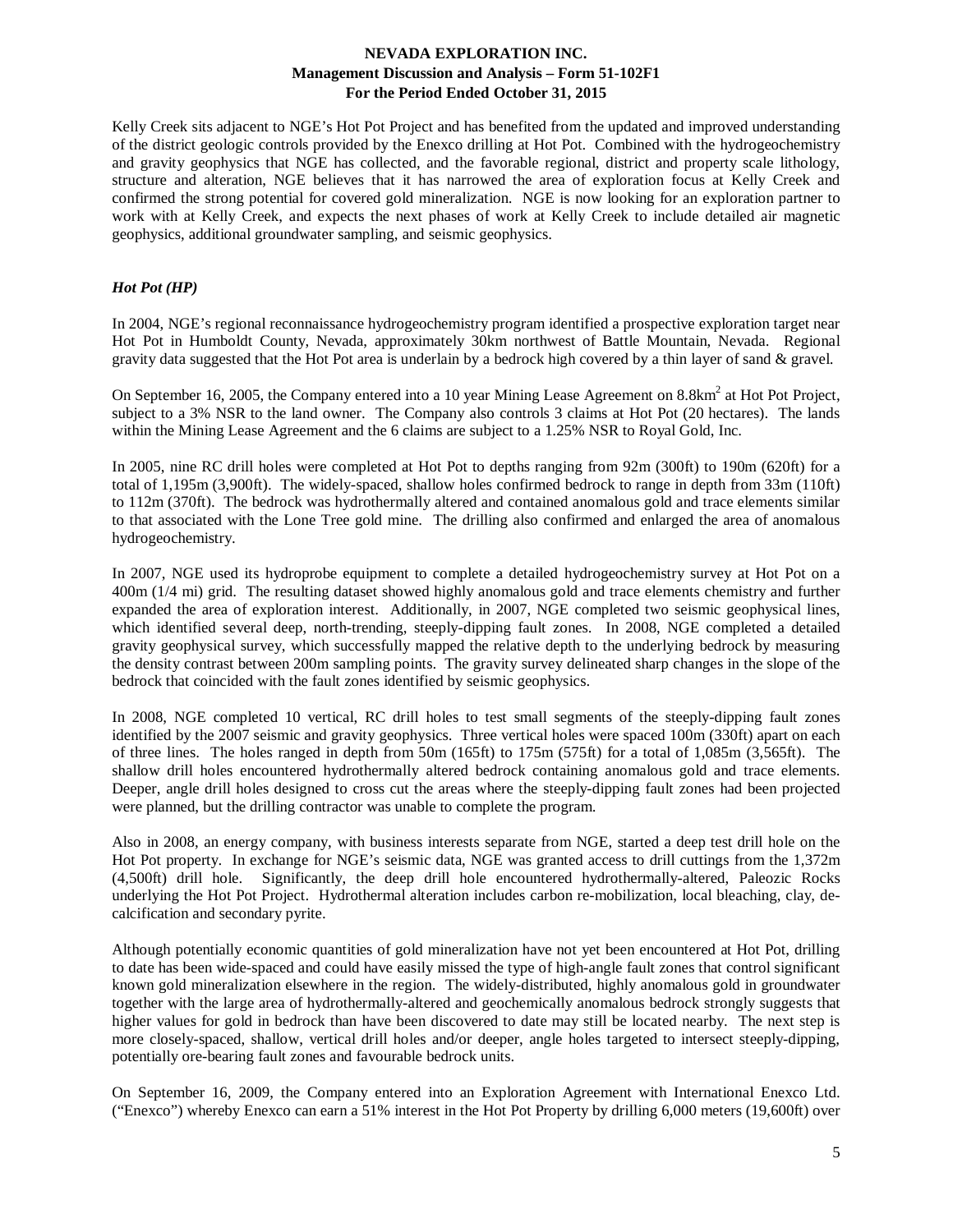three years, with the option to earn an additional 19%, for 70% total, by drilling another 3,000 meters (9,800ft) during the fourth year. On July 2, 2009, NGE announced that Enexco had begun drilling at Hot Pot.

In 2009 and early 2010, Enexco completed an 11 hole, 3,462 metre (11,360 ft) core drilling program at Hot Pot to collect stratigraphic information and test for mineralized structures beneath the alluvial cover. Enexco's drilling successfully encountered weak, but widespread anomalous gold values in all 11 holes. Importantly, the results showed that the anomalous gold values at Hot Pot are associated with increased copper values, an association that is related to ore-grade gold mineralization within the Marigold mine complex 9 km (6 miles) to the south-southwest. In addition, the results included anomalous silver concentrations, including one 4.57 metre (15 ft) interval averaging 15.5 gpt silver, as well as several other trace element distribution patterns indicative of a large hydrothermal system. Enexco engaged Doug McGibbon, an economic geologist with over 25 years of exploration experience in the Battle Mountain area and responsible for major discoveries at the Marigold and Pinson mines, to review the drilling results and the exploration data, and to put the Hot Pot property into regional context (taken from January 25, 2010, Enexco news release):

"Mr. McGibbon's study has confirmed that the hydrothermally altered and mineralized lithologies at Hot Pot are similar if not stratigraphically equivalent to those hosting orebodies at the Marigold mine. Although gold values only ranged up to 66 parts per billion, the mineralized zones encountered were up to 149 metres in length beneath overburden cover that was between 40 to 152 metres in all but two of the holes, with the spacing between holes still leaving sufficient room to host a significant gold deposit. Drilling also identified zones of oxidation to depths of 300 metres, significant intervals of brecciated material indicative of several major fault zones and an apparent horst block with similarities to the geologic setting at the Lone Tree mine. Structural analysis is currently under way, and additional geochemical and geophysical work are being considered to focus further drilling."

On August 16, 2011, NGE reported that Enexco withdrew from the Exploration Agreement at Hot Pot, and that as a result, Enexco retained no interest in the project. NGE has updated the exploration model for the project based on Enexco's drilling, and NGE believes that the combined dataset confirms that the project represents a compelling exploration target in an important part of Nevada.

## *Awakening (AW)*

The Awakening Project is located in Humboldt County, Nevada, approximately 50km north-northwest of Winnemucca, Nevada, and directly north of the Sleeper Gold Mine. The Company has a 100% interest in 47 claims  $(3.8 \text{ km}^2)$  at Awakening. The Awakening Project is largely covered by syn- to post-mineral volcanic units and postmineral alluvium and as a result, has seen little historic exploration activity. Projections of favourable lithology, structure, and alteration at regional, district and property scales suggest that potentially important gold-silver mineralization may be located within economic depths beneath the cover at Awakening.

In 2007 and 2008, NGE completed a detailed hydrogeochemistry program at Awakening. The groundwater samples contained high levels of gold and other trace elements in concentrations similar to those found at the adjacent Sleeper mine. During April and June, 2008, the Company's field crews completed soil sampling programs across the property and successfully confirmed the presence of anomalous gold and gold-related trace elements.

Also in 2008, NGE acquired approximately  $85 \text{km}^2$  (33mi<sup>2</sup>) of high quality gravity geophysics data and approximately 173 km<sup>2</sup> (67 m<sup>2</sup>) of air magnetic data. The gravity geophysical survey was collected to delineate depth to metasedimentary and granitic bedrock, potential thickness of preserved rhyolitic volcanic rocks, and the location and orientation of prominent lithologic offsets that might be indicative of major fault zones. The detailed air magnetic survey was completed to be used in conjunction with the gravity data to define magnetically anomalous volcanic lithologies and zones of hydrothermal and/or structural magnetite destruction that might be indicative of major fault zones and possible hydrothermal alteration.

The results of the geochemistry and geophysical programs combined to improve NGE's exploration model and demonstrated that Awakening is a compelling target. In 2008, NGE commenced a Phase I RC drilling program at the Awakening property but drilling was suspended due to drilling difficulties.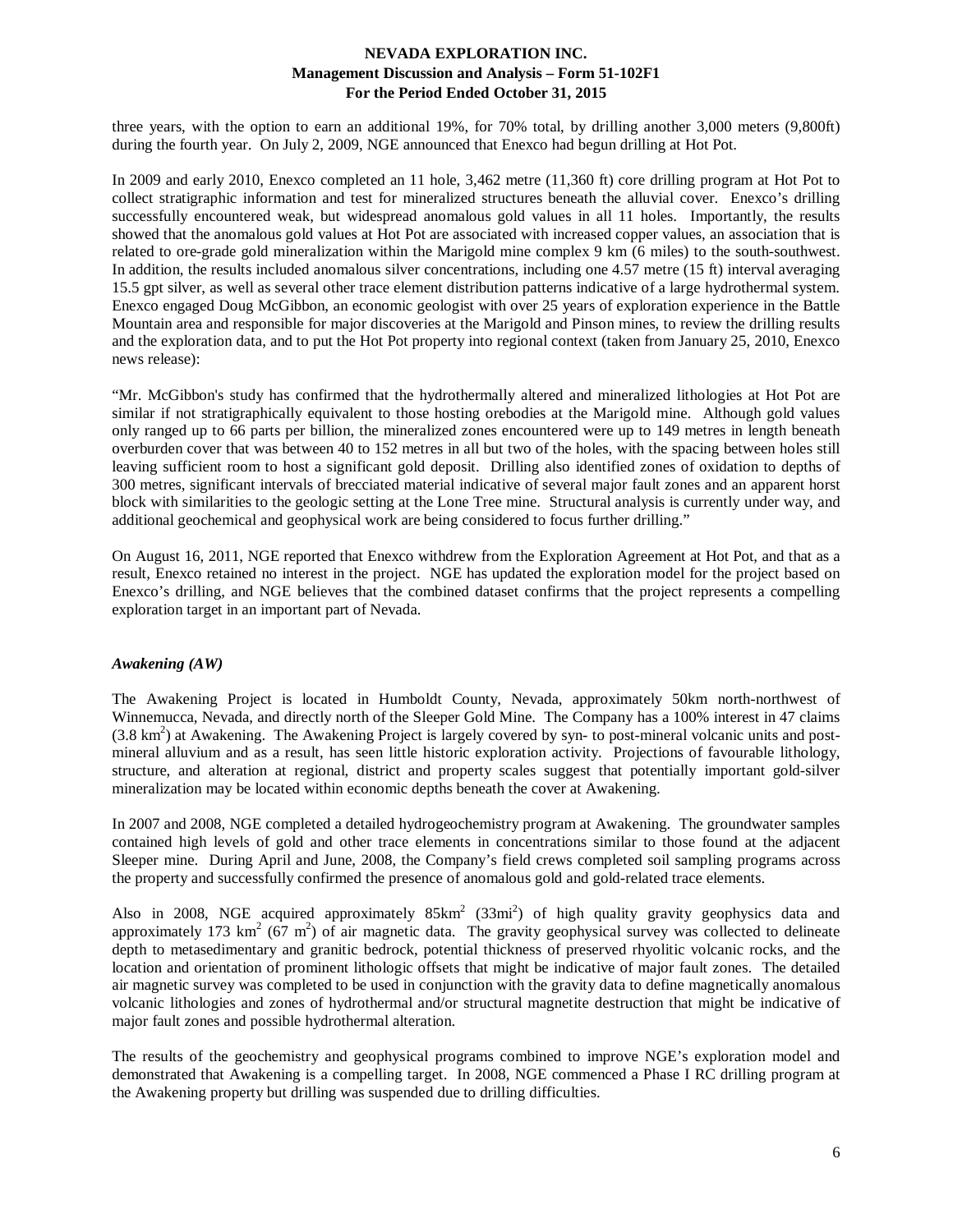On June 4, 2010, Northgate Minerals Corp. ("Northgate") (TSX: NGX, NYSE Amex: NXG) and NGE announced the completion and execution of an Exploration and Option to Enter Joint Venture Agreement ("Agreement") on NGE's Awakening Gold Project ("Property"), in Humboldt County, Nevada. The Agreement granted Northgate the option to earn an initial 51% interest in the Property by spending USD\$4,100,000 in exploration and making additional cash payments totaling USD\$436,000 over five years. If Northgate completed the initial 51% earn-in, it had the option to earn an additional 14%, for a total of 65%, by completing a feasibility report on the Property.

During 2011, Northgate completed a seven hole core drilling program totalling 2,194 metres (7,198 feet). In January, 2011, Northgate was acquired by AuRico Gold Inc. ("AuRico"). AuRico indicated to NGE that Northgate's drilling results at Awakening were not encouraging enough to warrant AuRico's continuation of the Agreement, and during the year ended April 30, 2012, AuRico elected to terminate the Agreement. AuRico retains no interest in the project.

On July 1, 2008, the Company entered into a Mining Lease agreement with DIR Exploration Inc. on 15 claims (1.2km<sup>2</sup>) contained within NGE's larger claim block known as the Shine Claims. In early 2011, NGE completed a 10 hole, 1,573 metre (5,160 feet), Phase I drilling program on the Shine Claims. Based on the results of the drilling at the Shine Claims in the context of the other data collected elsewhere at the Awakening Project, the Company decided to focus its exploration on areas within the claims controlled directly by NGE; and accordingly, NGE terminated the Mining Lease on the Shine Claims during the year ended April 30, 2013.

NGE's management believes that the results of NGE's integrated exploration program at Awakening have delineated a focused pediment target along a structural zone extending north from Paramount Gold & Silver Corp.'s Sleeper Gold Project.

# *Fletcher Junction (FJ)*

The Company dropped the Fletcher Junction Project and wrote off all associated costs during the year ended April 30, 2015.

## **RESULTS OF OPERATIONS**

## *During the three months period ended October 31, 2015:*

### Revenue

The Company generated \$45,257 (2014 - \$nil) revenues from project management and consulting activities. The Company continues to expand its resources searching for and advancing properties that may contain economic resources that would allow the Company to option or sell its interests, or to set up profitable mining operations.

### Operating Expenses

During the three months period ended October 31, 2015, NGE's net losses were \$111,848 compared to \$127,941 for the three months period ended October 31, 2014. The decrease in net losses was a primarily as a result of decreased salary and income generated during the three months period ended October 31, 2015.

Professional and consulting fees during the three months period ended October 31, 2015 were \$33,667, compared to \$27,588 during the three months period ended October 31, 2015. These costs increased due to increase in transfer agent fees, filing fees and legal fees associated with share consolidation and shares for debt settlement.

Salaries during the three months period ended October 31, 2015 were \$11,288, compared to \$61,709 during the three months period ended October 31, 2014. The decrease is primarily due to new contracts put in place for management.

Share-based payments during the three months period ended October 31, 2015 were \$107,970, compared to \$nil during the three months period ended October 31, 2014. This is due to 1,625,000 stock options granted to directors and officers of the Company.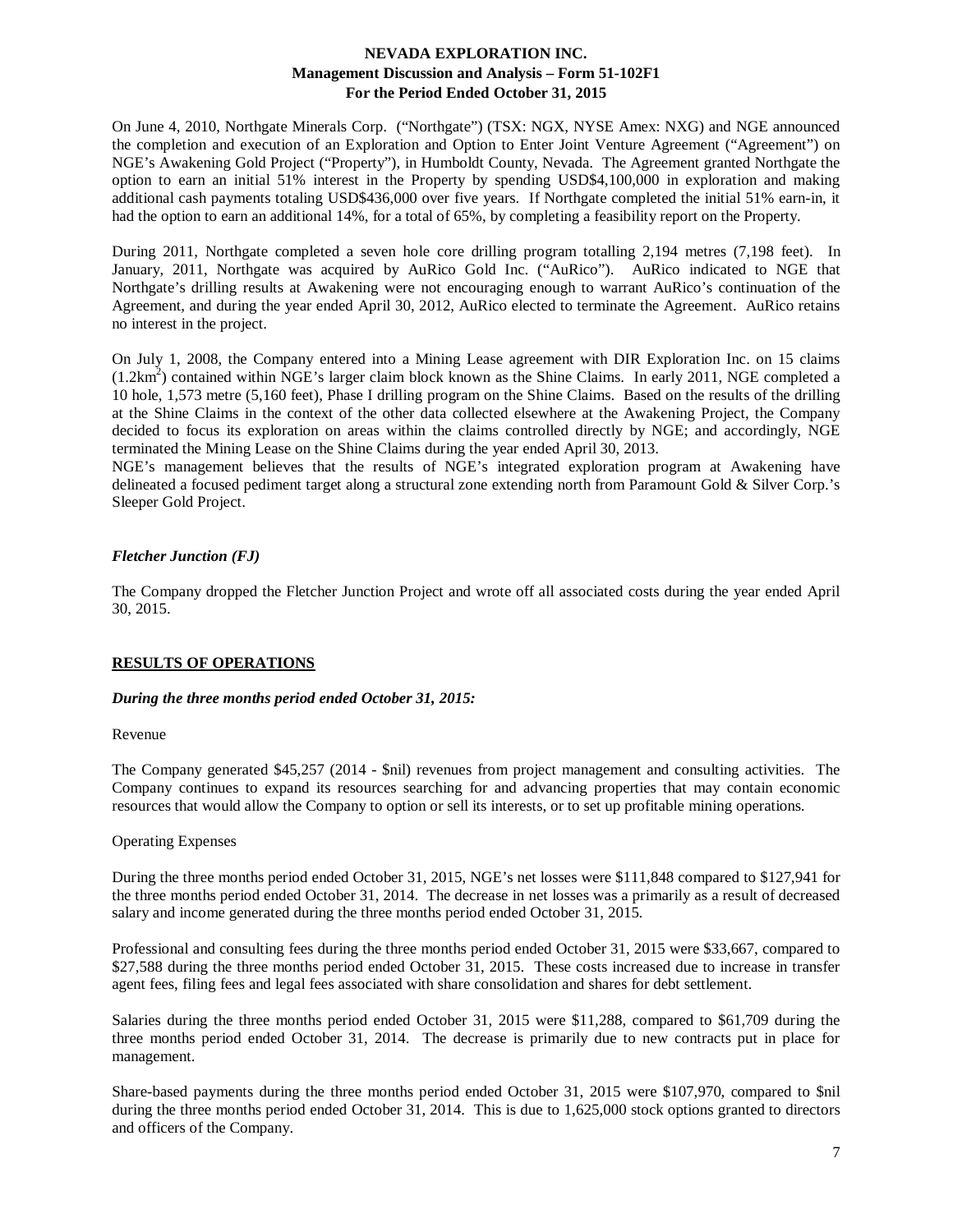Investor relations during the three months period ended October 31, 2015 were \$40,876, compared to \$nil during the three months period ended October 31, 2014. This is part of Company's plan to introduce the Company to a broader audience and engaging a firm to help with that

### *During the six months ended October 31, 2015:*

### Revenue

The Company generated \$46,501 (2014 - \$nil) revenues from project management and consulting activities. The Company continues to expand its resources searching for and advancing properties that may contain economic resources that would allow the Company to option or sell its interests, or to set up profitable mining operations.

## Operating Expenses

During the six months period ended October 31, 2015, NGE's net losses were \$199,190 compared to \$1,573,770 for the period ended October 31, 2014. The significant decrease in net losses for the period ended October 31, 2015 was a primarily as a result of write-off of exploration and evaluation assets of \$1,349,346 for the period ended October 31, 2014. In addition, the Company recognized a gain on salary settlement for \$71,363 (2014 - \$nil) during the period ended October 31, 2015.

Professional and consulting fees during the six months period ended October 31, 2015 were \$67,305, compared to \$54,409 during the period ended October 31, 2015. These costs increased due to increase in transfer agent fees, filing fees and legal fees associated with share consolidation and shares for debt settlement.

Salaries during the six months period ended October 31, 2015 were \$37,547, compared to \$95,823 during the six months period ended October 31, 2014. The increase is primarily due to Company's intention to conserve cash for working capital purposes and new contracts put in place for management.

## *Selected Annual Information*

The following table provides a brief summary of the Company's financial operations. For more detailed information, refer to the financial statements.

|                                  | Year Ended<br>April 30,<br>2015 | Year Ended<br>April 30,<br>2014 | Year Ended<br>April 30,<br>2013 |
|----------------------------------|---------------------------------|---------------------------------|---------------------------------|
| Total revenues                   | \$<br>-                         | \$<br>259,065                   | \$<br>240,710                   |
| Net loss                         | (1,644,348)                     | (3,532,587)                     | (821, 148)                      |
| Basic and diluted loss per share | (0.10)                          | (0.20)                          | (0.10)                          |
| Total assets                     | 3,656,933                       | 4,637,976                       | 7,321,666                       |
| Total long-term liabilities      | 28,855                          | 35,870                          |                                 |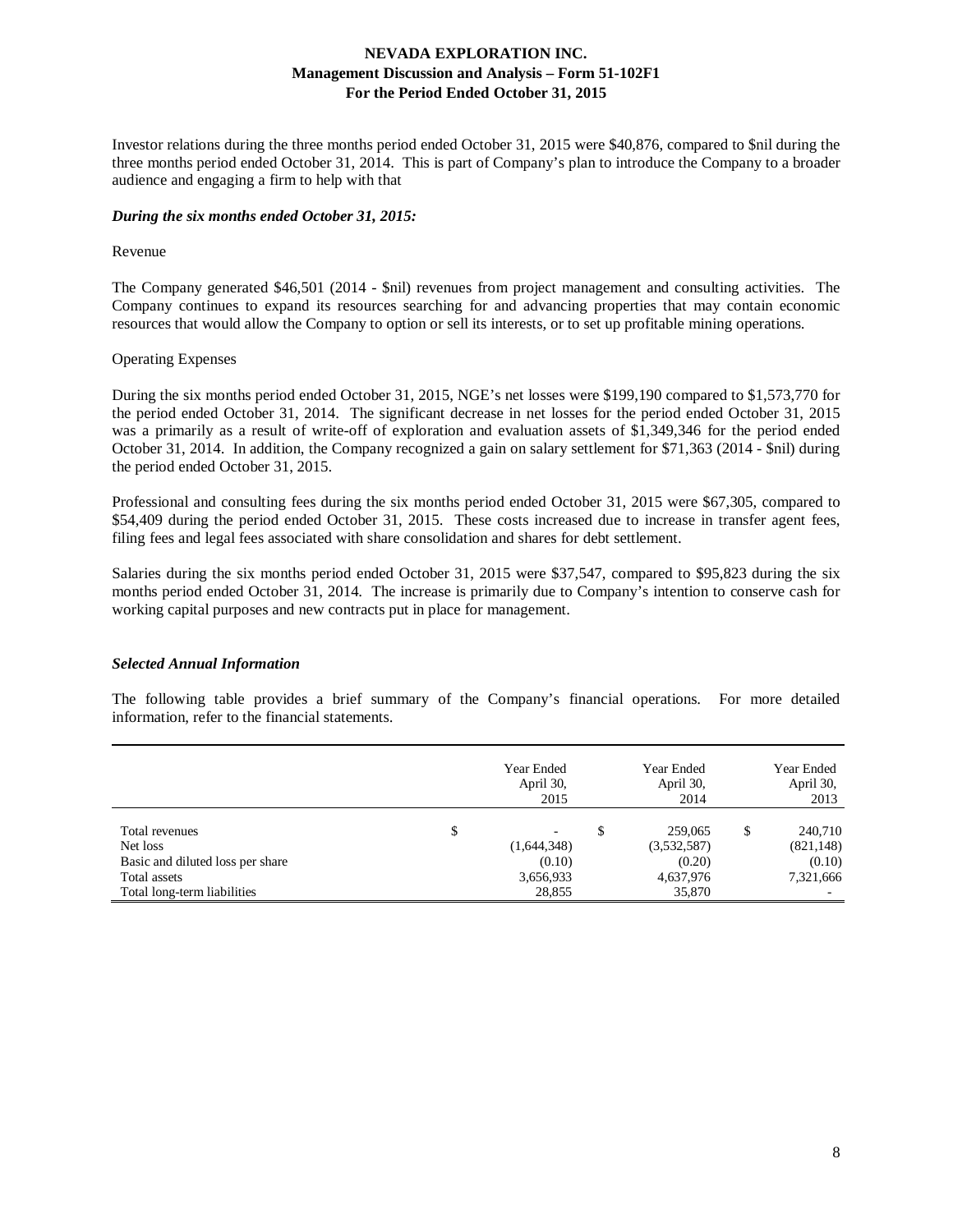## *Summary of Quarterly Results*

|                                                                                                                                                         | Three Month                                                                           | Three Month                                                                            | Three Month                                                                              | Three Month                                                               |
|---------------------------------------------------------------------------------------------------------------------------------------------------------|---------------------------------------------------------------------------------------|----------------------------------------------------------------------------------------|------------------------------------------------------------------------------------------|---------------------------------------------------------------------------|
|                                                                                                                                                         | Period Ended                                                                          | Period Ended                                                                           | Period Ended                                                                             | Period Ended                                                              |
|                                                                                                                                                         | October 31.                                                                           | July 31,                                                                               | April 30,                                                                                | January 31,                                                               |
|                                                                                                                                                         | 2015                                                                                  | 2015                                                                                   | 2015                                                                                     | 2015                                                                      |
| Total assets<br>Exploration and evaluation assets<br>Working capital (deficiency)<br>Equity<br>Revenues<br>Net income (loss)<br>Income (loss) per share | \$<br>4,279,833<br>3,930,232<br>41,476<br>4,117,406<br>45,257<br>(111, 848)<br>(0.01) | 3,945,369<br>S<br>3,731,902<br>(537, 389)<br>3,332,999<br>1.244<br>(87, 342)<br>(0.10) | <sup>\$</sup><br>3,656,933<br>3.442,023<br>(441, 835)<br>3,138,870<br>(82,700)<br>(0.00) | 3,828,560<br>-S<br>3,626,215<br>(361, 788)<br>3,404,521<br>12,122<br>0.03 |

|                                                                                   | Three Month<br>Period Ended<br>October 31,<br>2014 |    | Three Month<br>Period Ended<br>July $31$ ,<br>2014 |               | Three Month<br>Period Ended<br>April 30,<br>2014 |    | Three Month<br>Period Ended<br>January 31,<br>2014 |
|-----------------------------------------------------------------------------------|----------------------------------------------------|----|----------------------------------------------------|---------------|--------------------------------------------------|----|----------------------------------------------------|
| Total assets<br>Exploration and evaluation assets<br>Working capital (deficiency) | \$<br>3,424,458<br>3, 207, 458                     | -S | 3,260,932<br>2,993,997<br>(287, 926)               | <sup>\$</sup> | 4,637,976<br>4,359,925                           | -S | 4,781,464<br>4,410,525                             |
| Equity<br>Revenues                                                                | (371, 244)<br>2,965,948                            |    | 2,878,357                                          |               | (235, 556)<br>4,320,680<br>15.477                |    | (85, 974)<br>4,559,258<br>40,195                   |
| Net income (loss)<br>Loss per share                                               | (127, 941)<br>(0.10)                               |    | (1,445,829)<br>(0.10)                              |               | (400, 762)<br>(0.00)                             |    | (154, 967)<br>(0.01)                               |

# **ASSETS & LIABILITIES**

Deposits for land reclamation also add to the Company's asset base. Those deposits as at October 31, 2015 are \$37,269 (April 30, 2014 - \$23,144). These deposits (bonds) are required by the U.S Bureau of Land Management (BLM) and US Forest Service (USFS) to ensure that reclamation and clean-up work on NGE's properties will be completed to the satisfaction of the BLM and the USFS.

## **LIQUIDITY AND CAPITAL RESOURCES**

## *Liquidity*

The Company has financed its operations primarily through the issuance of common shares. The Company continues to seek capital through various means including the issuance of equity and/or debt.

The financial statements have been prepared on a going concern basis which assumes that the Company will be able to realize its assets and discharge its liabilities in the normal course of business for the foreseeable future. The continuing operations of the Company are dependent upon its ability to continue to raise adequate financing.

Net cash used in operating activities for the period ended October 31, 2015 was \$307,414 compared to \$71,598 used during the period ended October 31, 2014 and consists primarily of the operating loss and changes in non-cash working capital items.

Net cash used by investing activities for the period ended October 31, 2015 was \$198,120 compared to \$116,088 used during the period ended October 31, 2014, and consists primarily of property holding costs.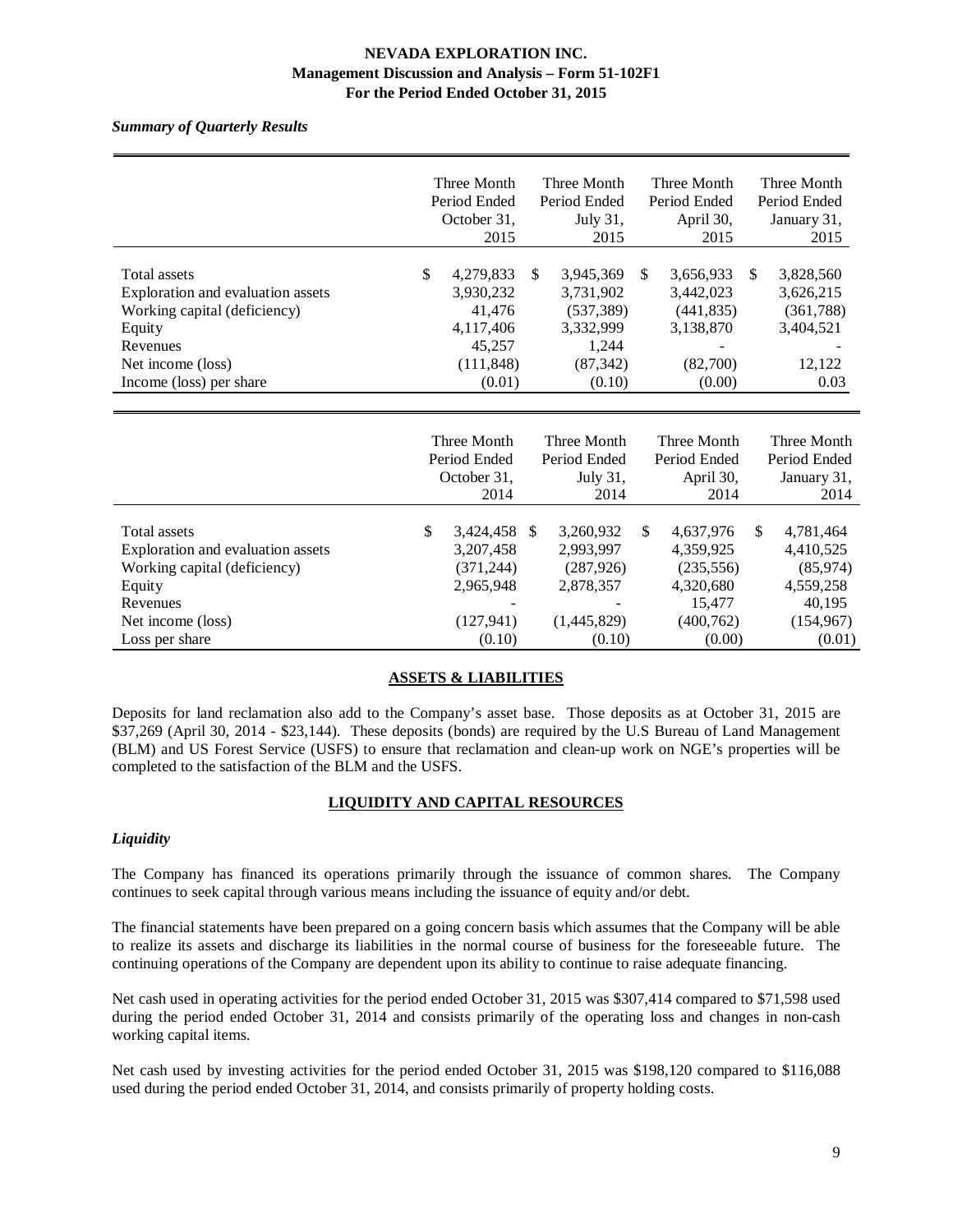Net cash provided by financing activities for the period ended October 31, 2015 was \$622,489 compared to \$189,060 provided during the period ended October 31, 2014. The difference is primarily attributable to proceeds from private placement received during the period ended October 31, 2015.

#### *Capital Resources*

As of October 31, 2015, the Company has a finance lease obligation for a leased vehicle of \$38,798 (US - \$29,673), with blended monthly payments of principal and interest, bearing interest at a rate of 2.90% per annum. The total of principal repayments of the finance lease obligations that are due within the next one year is \$5,801, and the remaining portion for \$31,273 is due between fiscal year 2016 to 2019.

The Company has no other commitments as at October 31, 2015.

#### *Off Balance Sheet Arrangements*

As at October 31, 2015, NGE had no off balance sheet arrangements such as guaranteed contracts, contingent interests in assets transferred to an entity, derivative instrument obligations or any instruments that could trigger financing, market or credit risk to NGE.

### **RELATED PARTY TRANSACTIONS**

During the period ended October 31, 2015, the Company:

- i) paid or accrued \$24,520 in professional fees to a firm in which the Chief Financial Officer of the Company is a partner; and
- ii) granted 1,625,000 stock options to directors and officers of the Company, thus, recognized share-based payment of \$107,970.

During the period ended October 31, 2014, the Company:

i) paid or accrued \$22,325 in professional fees to a firm in which the Chief Financial Officer of the Company is a partner.

The amounts of due to related parties included in accounts payable and accrued liabilities are as follows:

|                                                                                                     | October 31,<br>2015 | April 30,<br>2014 |
|-----------------------------------------------------------------------------------------------------|---------------------|-------------------|
| Due to a firm of which the Chief Financial Officer is a partner<br>Due to management of the Company | 37,700<br>13,095    | 65,848<br>25,235  |
|                                                                                                     | 50.795              | 91,143            |

During the period ended October 31, 2015, the Company recognized a gain of \$71,363 (2014 - \$nil) due to settlement of accrued salary with directors of the Company.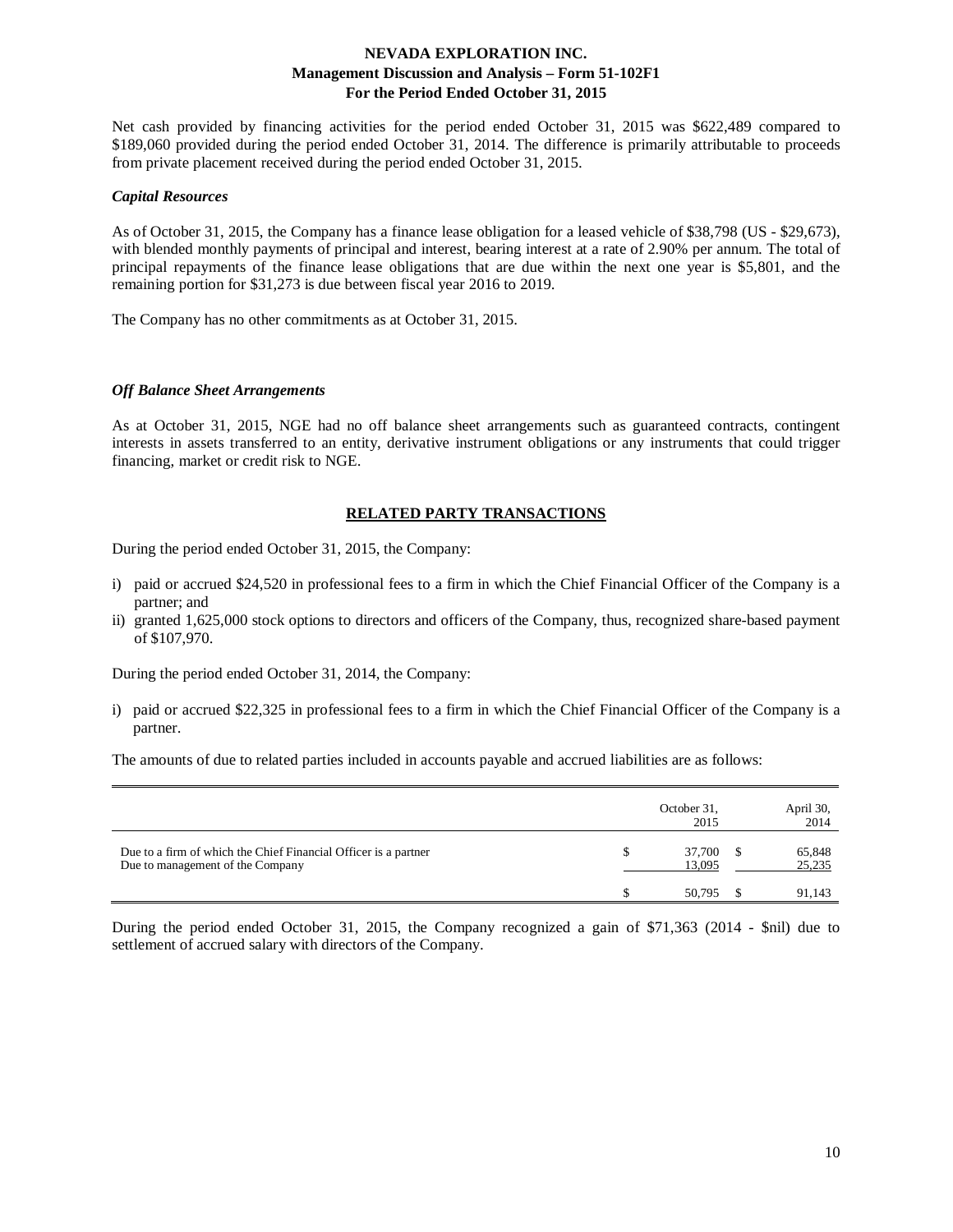## **KEY MANAGEMENT COMPENSATION**

Remuneration of key management of the Company was as follows:

|                 |   | Six Months<br>Ended<br>October 31,<br>2015 |               | Six Months<br>Ended<br>October 31,<br>2014 |
|-----------------|---|--------------------------------------------|---------------|--------------------------------------------|
| <b>Salaries</b> |   | 37,547                                     | <sup>\$</sup> | 91,626                                     |
|                 | S | 37,547                                     | -\$           | 91,626                                     |

### **DISCLOSURE OF OUTSTANDING SHARE DATA**

As at December 18, 2015, the Company has 30,913,750 common shares issued and outstanding and has the following stock options and warrants outstanding:

|                      | Number<br>of Options                                                       | Exercise<br>Price                            | <b>Expiry Date</b>                                                                                                 |  |
|----------------------|----------------------------------------------------------------------------|----------------------------------------------|--------------------------------------------------------------------------------------------------------------------|--|
| <b>Stock options</b> | 250,000<br>20,000<br>10,000<br>50,000<br>280,000<br>1,625,000<br>2,235,000 | 1.00<br>1.00<br>1.10<br>1.20<br>1.00<br>0.19 | December 31, 2015<br>August 9, 2016<br>September 25, 2017<br>December 4, 2017<br>March 2, 2019<br>October 19, 2020 |  |
| Warrants             | 287,010<br>13,200,000<br>939,150<br>900,000<br>15.326.160                  | 0.50<br>0.10<br>0.10<br>0.10                 | August 19, 2017<br>August 28, 2018<br>August 28, 2018<br>September 23, 2018                                        |  |

### **Fully diluted:** 48,474,910

## **FINANCIAL INSTRUMENTS AND FINANCIAL RISK FACTORS**

### *Risk Management Policies*

The Company is exposed to risk due to the nature of its financial instruments. Risk management is the responsibility of management and the Company did not use derivative instruments.

### *Fair Value*

Financial instruments measured at fair value are classified into one of three levels in the fair value hierarchy according to the relative reliability of the inputs used to estimate the fair values. The three levels of the fair value hierarchy are:

Level 1 – Unadjusted quoted prices in active markets for identical assets or liabilities;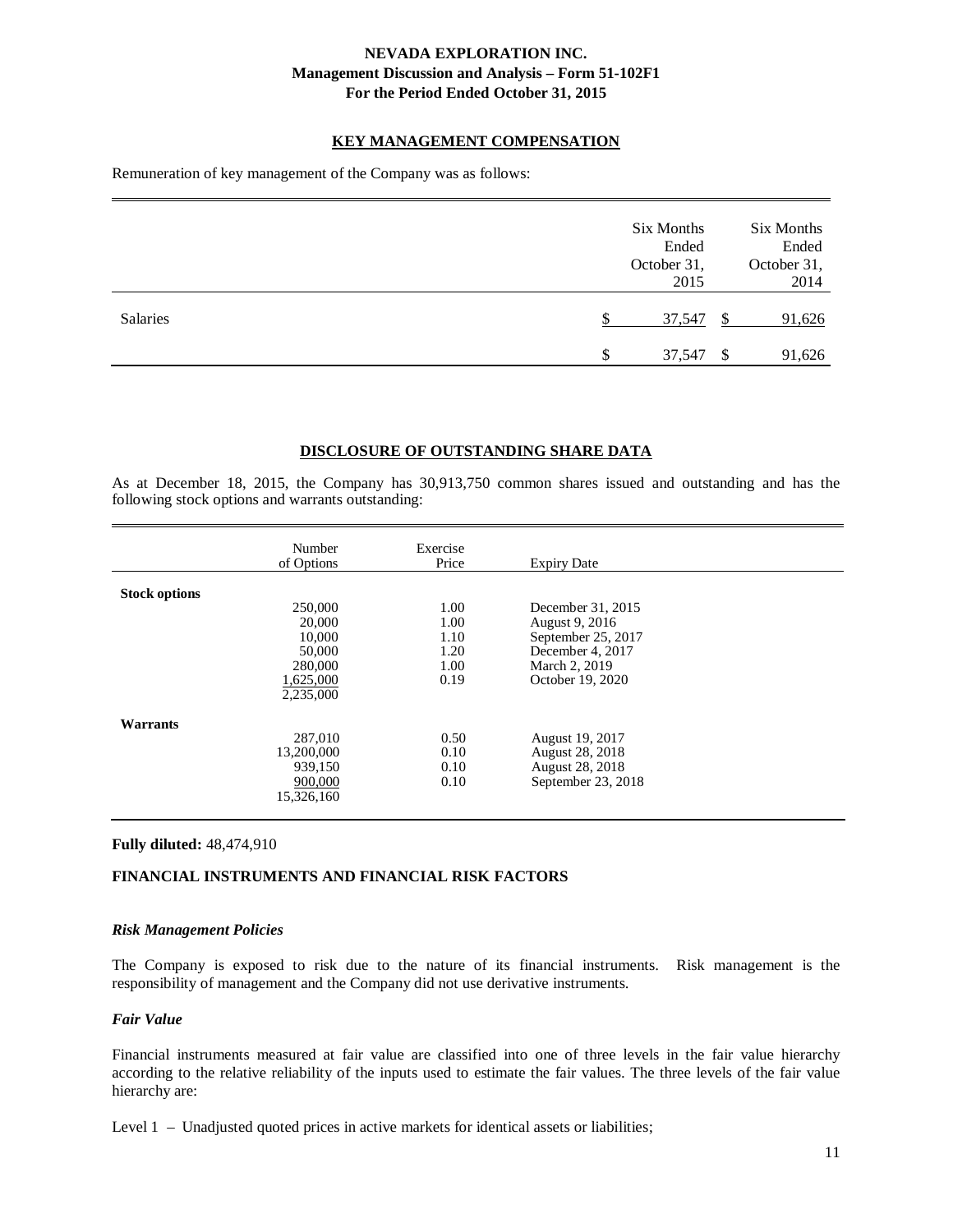Level 2 – Inputs other than quoted prices that are observable for the asset or liability either directly or indirectly; and

Level 3 – Inputs that are not based on observable market data.

Short term investments are measured at level 1 of the fair value hierarchy. The fair value of short term investments is measured at the market price of the common shares held at the measurement date. The carrying value of cash, accounts receivable (excluding GST receivable), deposits and bonds, finance lease obligations and accounts payable and accrued liabilities approximated their fair value because of the short-term nature of these instruments.

### *Financial Risk Factors*

The Company's risk exposures and the impact on the Company's financial instruments are summarized below:

### *Credit risk*

Credit risk is the risk of loss associated with a counterparty's inability to fulfill its payment obligations. The Company's credit risk is primarily attributable to cash. Management believes that the credit risk concentration with respect to cash is remote as it maintains accounts with highly-rated financial institutions.

### *Liquidity risk*

Liquidity risk is the risk that the Company will not be able to meet its financial obligations as they fall due. The Company manages liquidity risk through the management of its capital structure and financial leverage, as outlined in the discussion on capital management. It also manages liquidity risk by continuously monitoring actual and projected cash flows. The Board of Directors reviews and approves the Company's operating and capital budgets, as well as any material transactions out of the normal course of business.

As at October 31, 2015, the Company had a cash balance of \$151,563 (April 30, 2015 - \$29,674) to settle current liabilities of \$131,154 (April 30, 2015 - \$489,208). The Company will require financing from lenders, shareholders and other investors to generate sufficient capital to meet its short term business requirements.

### *Market risk*

Market risk is the risk of loss that may arise from changes in market factors such as interest rates, foreign exchange rates, and commodity and equity prices.

### (a) Interest rate risk

The Company is exposed to interest rate risk to the extent that the cash maintained at the financial institutions is subject to floating rate of interest. The interest rate risks on cash, deposits, and bonds, and on the Company's finance lease obligations are not considered significant.

(b) Foreign currency risk

The Company is exposed to financial risk arising from fluctuations in foreign exchange rates and the degree of volatility of these rates. A significant portion of the Company's expenses is denominated in US dollars. Consequently, certain assets, liabilities and operating expenses are exposed to currency fluctuations. The Company does not use derivative instruments to reduce its exposure to foreign currency risk.

#### *Net exposure*

Based on the above net exposures as at October 31, 2015, and assuming all other variables remain constant, a 1% change in the value of the US dollar against the Canadian dollar would not have a material impact.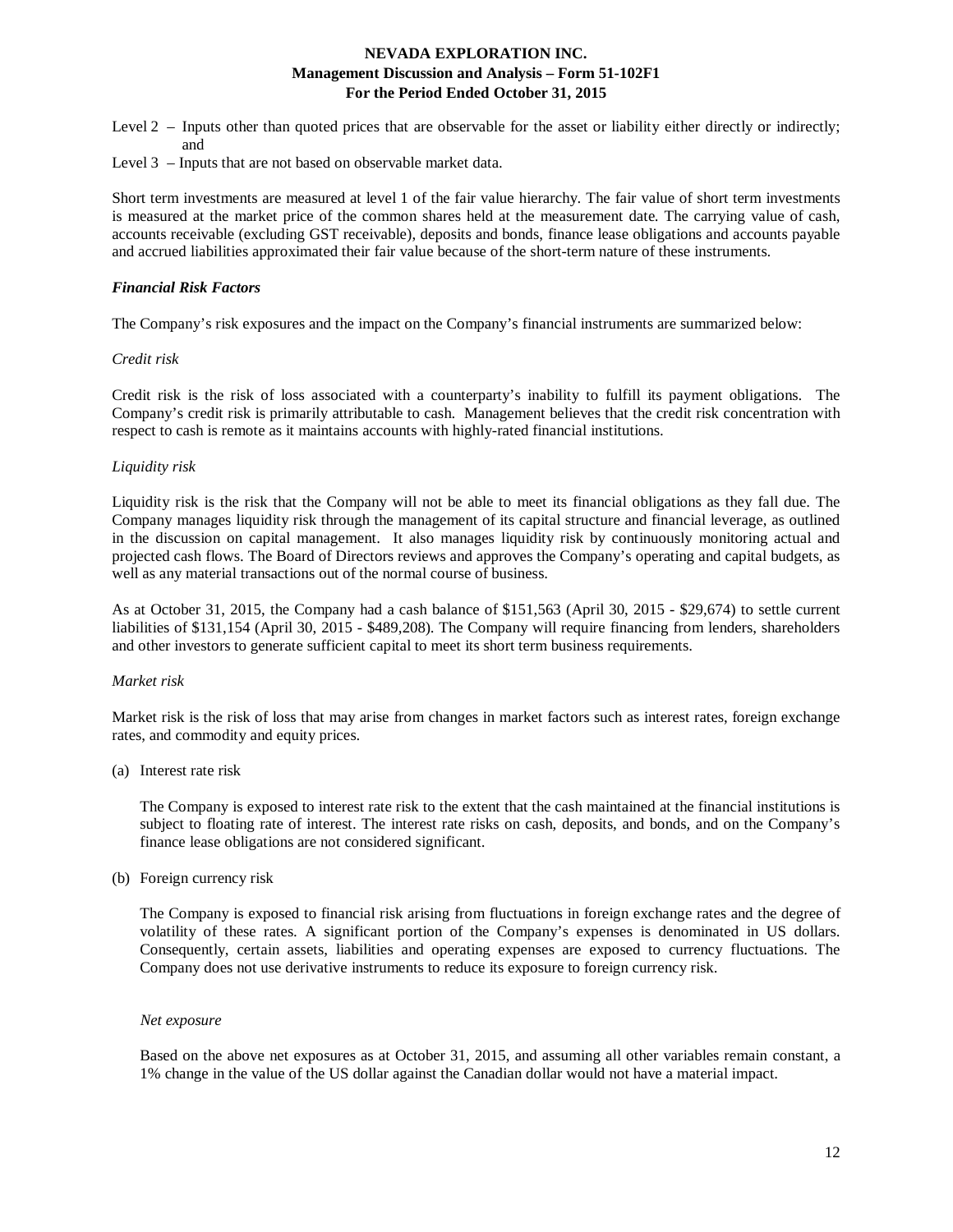## **CAPITAL DISCLOSURES**

In order to maintain its capital structure, the Company, is dependent on equity funding and when necessary, raises capital through the issuance of equity instruments, primarily comprised of common shares and incentive stock options. In the management of capital, the Company includes the components of equity as well as cash.

The Company prepares annual estimates of exploration expenditures and monitors actual expenditures compared to the estimates to ensure that there is sufficient capital on hand to meet ongoing obligations. The Company's investment policy is to invest any excess cash in highly liquid short-term deposits with terms of one year or less and which can be liquidated after thirty days without interest penalty. The Company currently has insufficient capital to fund its exploration programs and is reliant on completing equity financings to fund further exploration. The Company is not subject to any externally imposed capital requirements.

There were no changes in the Company's approach to capital management during the quarter ended October 31, 2015.

## *Financial liabilities*

Accounts payable and accrued liabilities, and finance lease obligations are classified as financial liabilities and are measured at face value. Management has determined that the face value of financial liabilities approximates fair value due to the expected short-term maturity of the debts.

The Company's financial liabilities primarily constitute trade payables owing to both arms' length and related parties. These are unsecured and, excepting normal trade credit terms, are due on demand.

The Company believes the fair value of its financial liabilities approximate their carrying values primarily due to their short-term nature. There are no quoted market prices from active markets for any of the financial liabilities held by the Company and thus fair values were assessed using valuation techniques consistent with International Financial Reporting Standards. The Company intends to reduce its financial liabilities by re-financing through additional share issuances.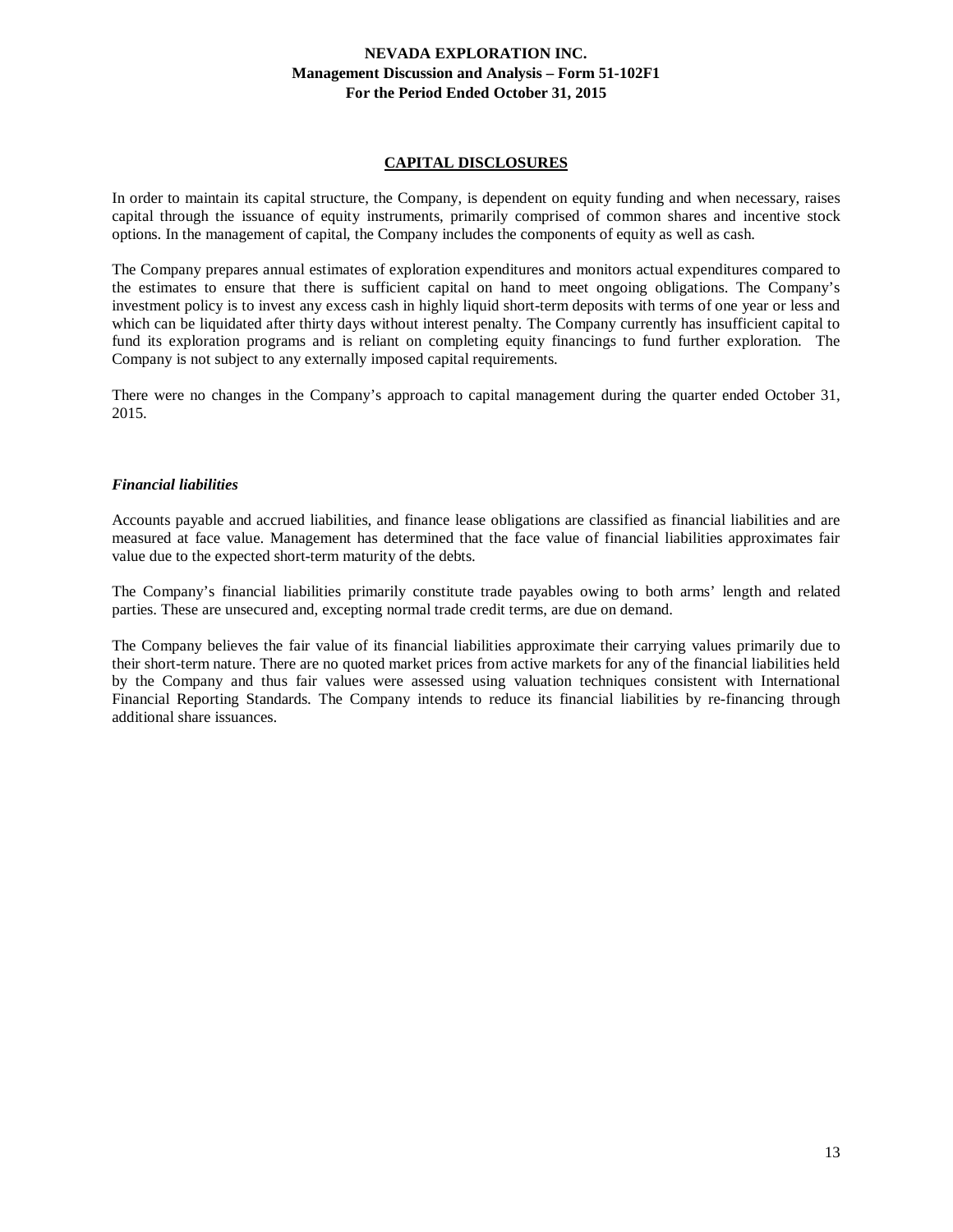### **RISKS AND UNCERTAINTIES**

In conducting its business of mineral exploration, NGE is subject to a wide variety of known and unknown risks, uncertainties and other factors which may affect the results, performance or achievement of the Company. Such risks and factors include, among others: risks related to the actual results of current and future exploration activities; future prices for gold, silver, and other commodities; environmental risks and hazards; the Company's lack of substantial revenue; the Company's ongoing need to raise money through equity financings; increases to operating, labour, and supply costs; and changes to government regulation, taxes, and fees. Although the Company attempts to identify and plan for these important factors that could affect results materially, the Company cautions the reader that the above list of risk factors is not exhaustive there may be other factors that cause results to differ from anticipated, estimated, or intended results. Ultimately, there can be no guarantee that the Company will be successful in making an economic mineral discovery.

## **LIST OF DIRECTORS AND OFFICERS**

Wade A. Hodges, CEO and Director Cyrus Driver, CFO Kenneth Tullar, COO Dennis Higgs, Chairman and Director Benjamin Leboe, Director Dr John E. Larson, Director James Buskard, President

### **GOING CONCERN OF OPERATIONS**

During the quarter ended October 31, 2015, the Company incurred a comprehensive gain of \$251,785 (2014 – loss of \$1,494,237) and as at that date, the Company had accumulated deficit of \$14,592,340 (April 30, 2015 – \$14,393,150), a working capital of \$41,476 (April 30, 2015 – working capital deficiency of \$441,835) and negative cash flows from operations of \$307,414 (2014 – \$71,598). These factors create material uncertainties that may cast substantial doubt upon the Company's ability to continue as a going concern.

As is common with junior mining companies, the Company continues to seek capital through various means including the issuance of equity and/or debt to finance its on-going and planned exploration activities and to cover administrative costs.

In order to continue as a going concern and to meet its corporate objectives, the Company will require additional financing through debt or equity issuances or other available means. Although the Company has been successful in the past in obtaining financing, there is no assurance that it will be able to obtain adequate financing in the future or that such financing will be on terms advantageous to the Company.

Recovery of the carrying value of the mining claims and related deferred exploration expenditures are dependent upon the discovery of economically recoverable resources, the ability of the Company to develop necessary financing to continue exploration and development, the ability of the Company to secure and maintain title and beneficial interest in the properties, entering into agreements with others to explore and develop the properties and upon future profitable production or proceeds from disposition of such properties.